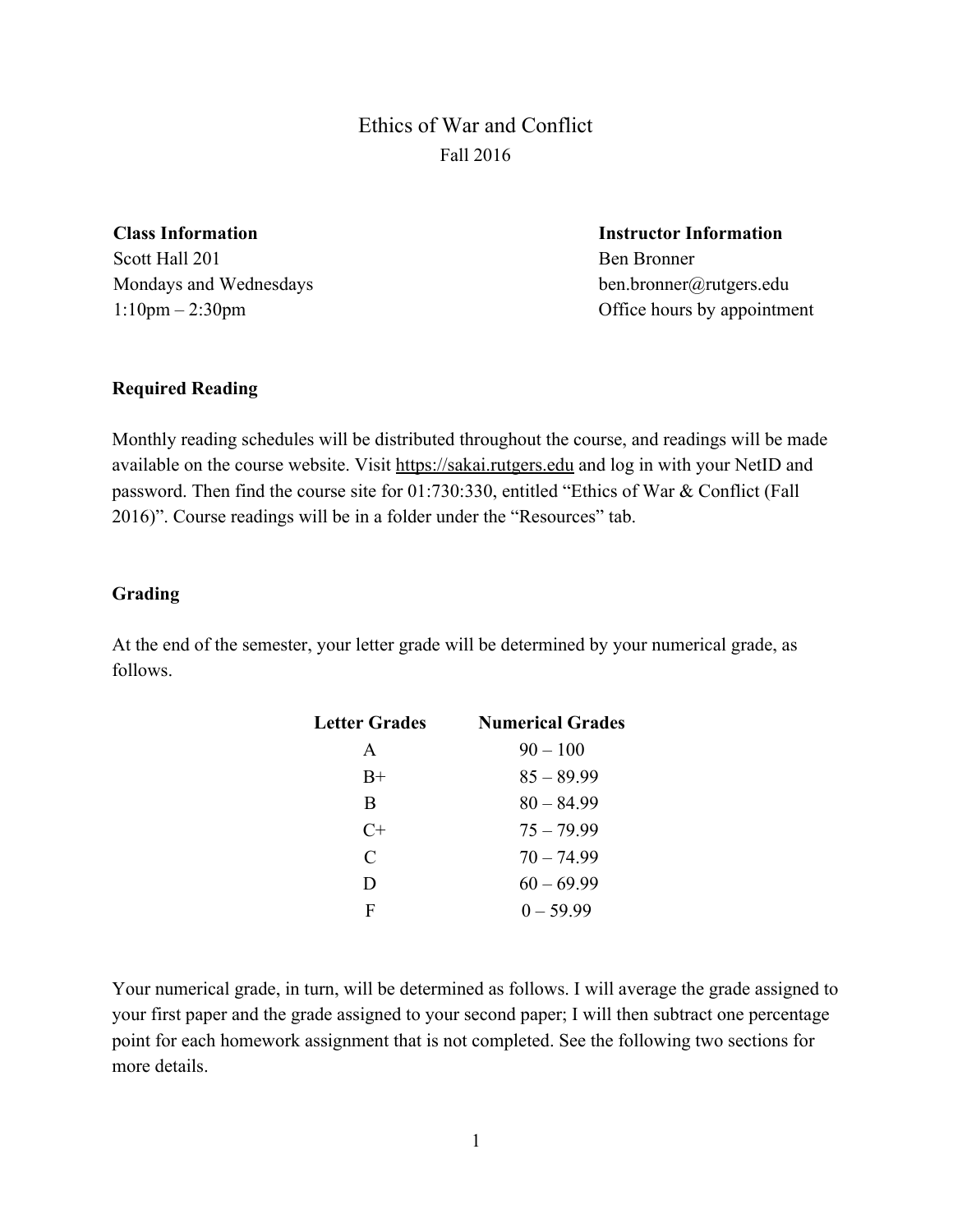## **Homework**

Homework assignments will consist in answering study questions about the assigned reading, writing a summary or outline of the author's argument, or other similar tasks. Homework is graded credit/no-credit. Bring a typed (not handwritten) copy of your homework to class to turn in.

There is no need to tell me why you miss class, or to have your absence excused. If you do not attend class (for whatever reason), then you will receive credit for that day's assignment only if you submit both the homework assignment and a makeup assignment of a similar nature. Prior to each class I will specify the regular homework assignment and the makeup assignment for that class.

Barring special circumstances, (i) the homework assignment and makeup assignment are due one week after you return to class following your absence, and (ii) no more than five late homework assignments/makeup assignments will be accepted. If your homework assignment is turned in late, I will assume that you missed class and require a makeup assignment.

### **Papers**

Papers must be between 1750 and 2250 words. Before submitting a paper, you must submit a statement of your paper's thesis and an outline or summary of your argument for that thesis. I will give you feedback on your thesis and argument. This will make it much easier to write a paper which receives a good grade.

Both papers and outlines should be submitted as a word processing document (not PDF) to [ben.bronner@rutgers.edu.](mailto:ben.bronner@rutgers.edu) Paper topics and expectations will be discussed at a later date.

Papers will be held to a high standard. If you are not satisfied with your grade on a paper, you may rewrite it in light of the comments I provide. You may rewrite each paper once. If you need extra space to respond to my comments, your rewrite can be up to 3000 words. The grade on your original paper will be replaced by the grade on your rewrite (minus any points lost for missing deadlines; see below).

First paper deadlines: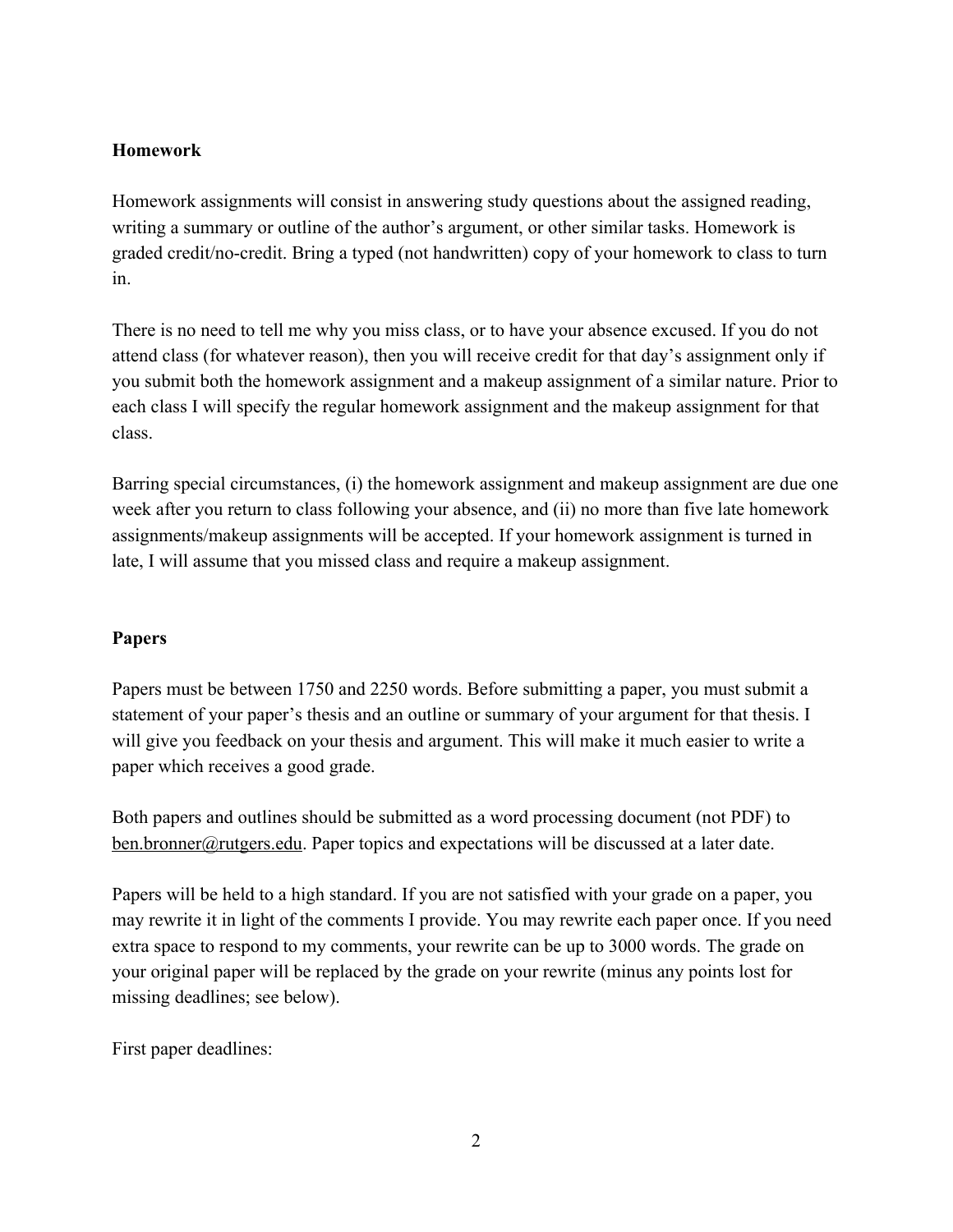- 11:59pm, October 18. Submit your thesis and outline/summary. Your paper may lose up to one point per day for missing this deadline.
- 11:59pm, October 28. Submit your paper. Your paper may lose up to three points per day for missing this deadline.
- 11:59pm, November 25. Submit any rewrites you wish to make. No rewrites will be accepted after this deadline.

Second paper deadlines:

- 11:59pm, December 4. Submit your thesis and outline/summary. Your paper may lose up to one point per day for missing this deadline.
- 11:59pm, December 14. Submit your paper. Your paper may lose up to three points per day for missing this deadline.
- 11:59pm, December 24. Submit any rewrites you wish to make. No rewrites will be accepted after this deadline.

Note that these are the *latest* dates you should be submitting your outlines or papers. If you submit just prior to a given deadline, you may find it difficult to make the next deadline, especially since it will take me some time to return your assignments with comments. I strongly encourage you to submit assignments at least a few days before the deadline.

# **Laptop/Tablet/Smartphone Policy**

- Laptops, tablets, and smartphones are not to be used in class. I reserve the right to deduct 1% from for your final grade each time I see you using such a device in class.
- Research suggests that laptops decrease learning *even when used to take notes*. 1

<sup>&</sup>lt;sup>1</sup> Mueller PA, Oppenheimer DM. 2014. "The pen is mightier than the keyboard," *Psychological Science*  $25(6)$ : 1159-68.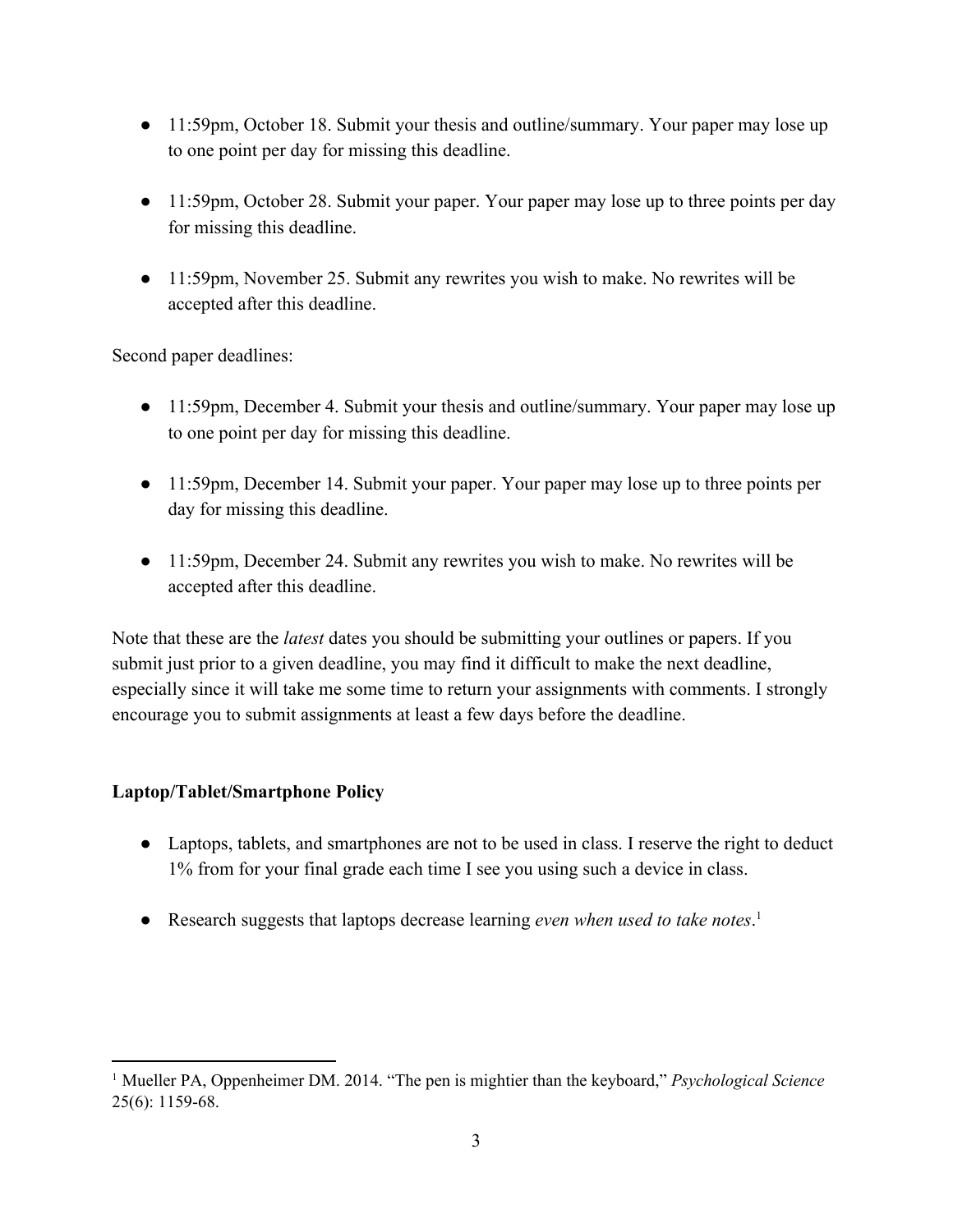- Students who multi-task (rather than just take notes) impair not only their own learning but also that of their peers.<sup>2</sup>
- Students may ask permission to be excepted from this policy e.g. due to difficulty with taking notes by hand.

## **Academic Integrity**

- Plagiarism will be taken very seriously, and will likely result in a failing grade for the assignment in question or the course as a whole; and/or report to the Office of Student Conduct, which may result in suspension or expulsion.
- Plagiarism includes not only *word-for-word copying* of others' work without proper attribution, but also *paraphrasing* others' work without proper attribution.
- Proper attribution is required for *all* information and ideas that you derive from other sources — whether written, spoken, freely available on the Internet, etc.
- Judgments about plagiarism can be subtle. If you have any questions, please ask me.
- The university's academic integrity policy can be found at http://academicintegrity.rutgers.edu/academic-integrity-policy/.

# **Learning Goals**

Students will be able to employ the critical skills necessary for evaluating ideas and arguments; construct coherent arguments in support of their views; present accurately and fairly views that differ from their own; and write in a clear and organized manner.<sup>3</sup>

# **Student-Wellness Services**

# *[Just In Case Web App](http://h/)*

<sup>2</sup> Sana F, Weston T, Cepeda NJ. 2013. "Laptop multitasking hinders classroom learning for both users and nearby peers," *Computers & Education* 62: 24-31.

<sup>&</sup>lt;sup>3</sup> Department goals, found at http://catalogs.rutgers.edu/generated/nb-ug\_current/pg498.html.